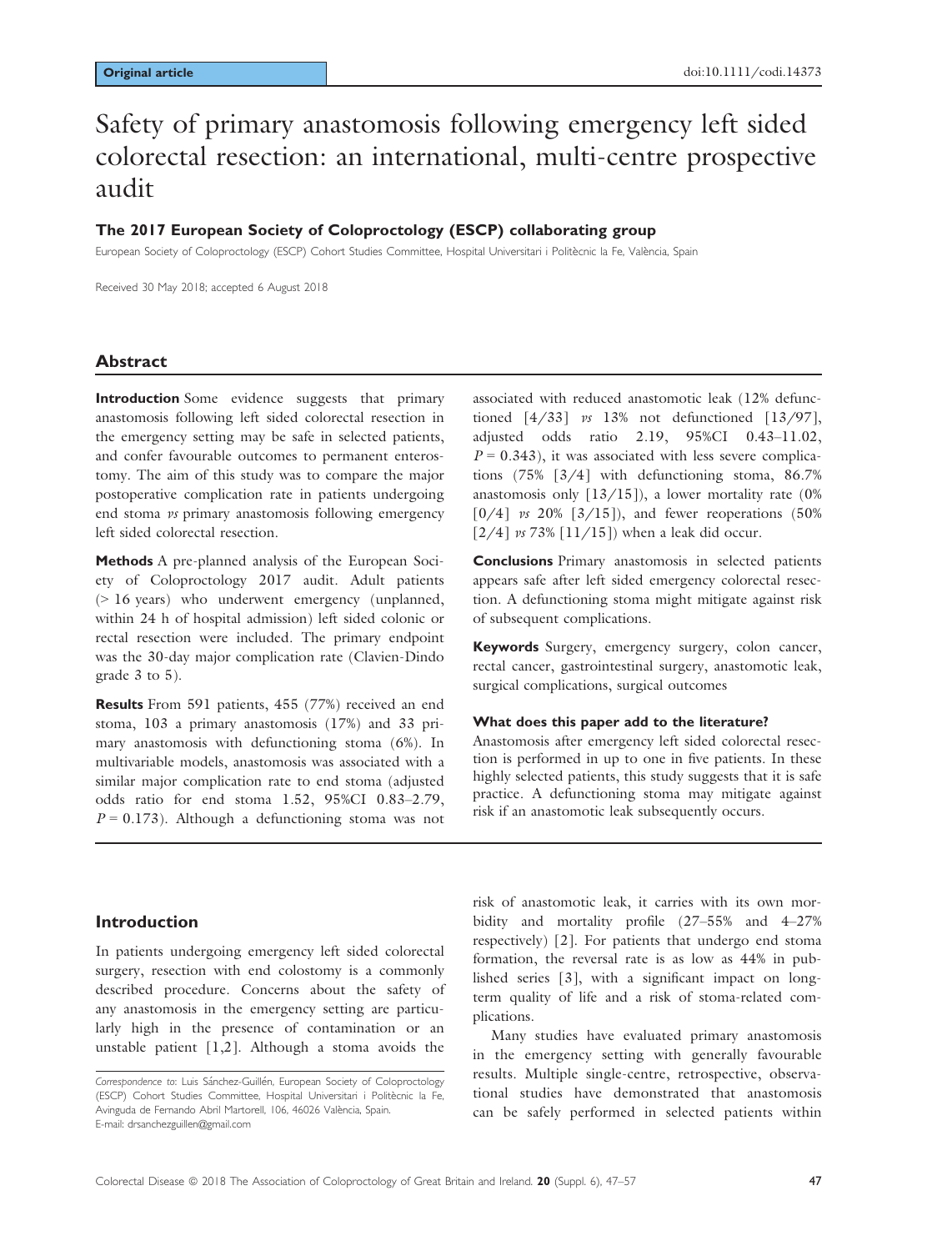the emergency setting, even in presence of peritonitis [4–6]. However, the number of supporting randomised trials in the literature is low and those that exist are mainly related to peritonitis secondary to perforated diverticulitis, with primary anastomosis often only undertaken by specialised colorectal surgeons [4,7,8].

Decision-making about whether to create a primary anastomosis in selected, stable patients in an emergency setting remains a challenge for the individual surgeon. The decision must take into account patient comorbidities, intraoperative findings, underlying colorectal pathology, clinical status of the patient and expertise of the surgeon [9]. The aim of this multi-centre international study was to examine whether current decisionmaking in real-world settings supports primary anastomosis as a safe technique in selected patients after emergency left sided colorectal resection.

# **Methods**

#### Protocol and centres

This prospective, observational, multi-centre study was conducted in line with a pre-specified protocol ([http://www.escp.eu.com/research/cohort-studies\)](http://www.escp.eu.com/research/cohort-studies). All participating centres were responsible for

compliance to local approval requirements for ethics approval or indemnity as required. In the UK, the National Research Ethics Service tool recommended that this project was not classified as research, and the protocol was registered as clinical audit in all participating centres. Any unit performing gastrointestinal surgery was eligible to register to enter patients into the study. No minimum case volume, or centre-specific limitations were applied. The study protocol was disseminated to registered members of the European Society of Coloproctology (ESCP), and through national surgical or colorectal societies. This study represents planned analysis of the European Society of Coloproctology 2017 audit database.

## Patient eligibility

Adult patients  $(> 16$  years) undergoing left side colectomy or rectal resection, via any operative approach in emergency settings (within 24 h of hospital admission) were extracted from the ESCP 2017 Left Colon, Sigmoid and Rectal Resections Audit database. Any indication for surgery (benign or malignant) were eligible. Patients undergoing planned elective surgery were excluded, as were those undergoing left colorectal resection as part of a more extensive resection (e.g. subtotal colectomy, panproctocolectomy).



Figure 1 Flowchart for patients included in the analysis of postoperative outcomes of emergency colorectal surgery.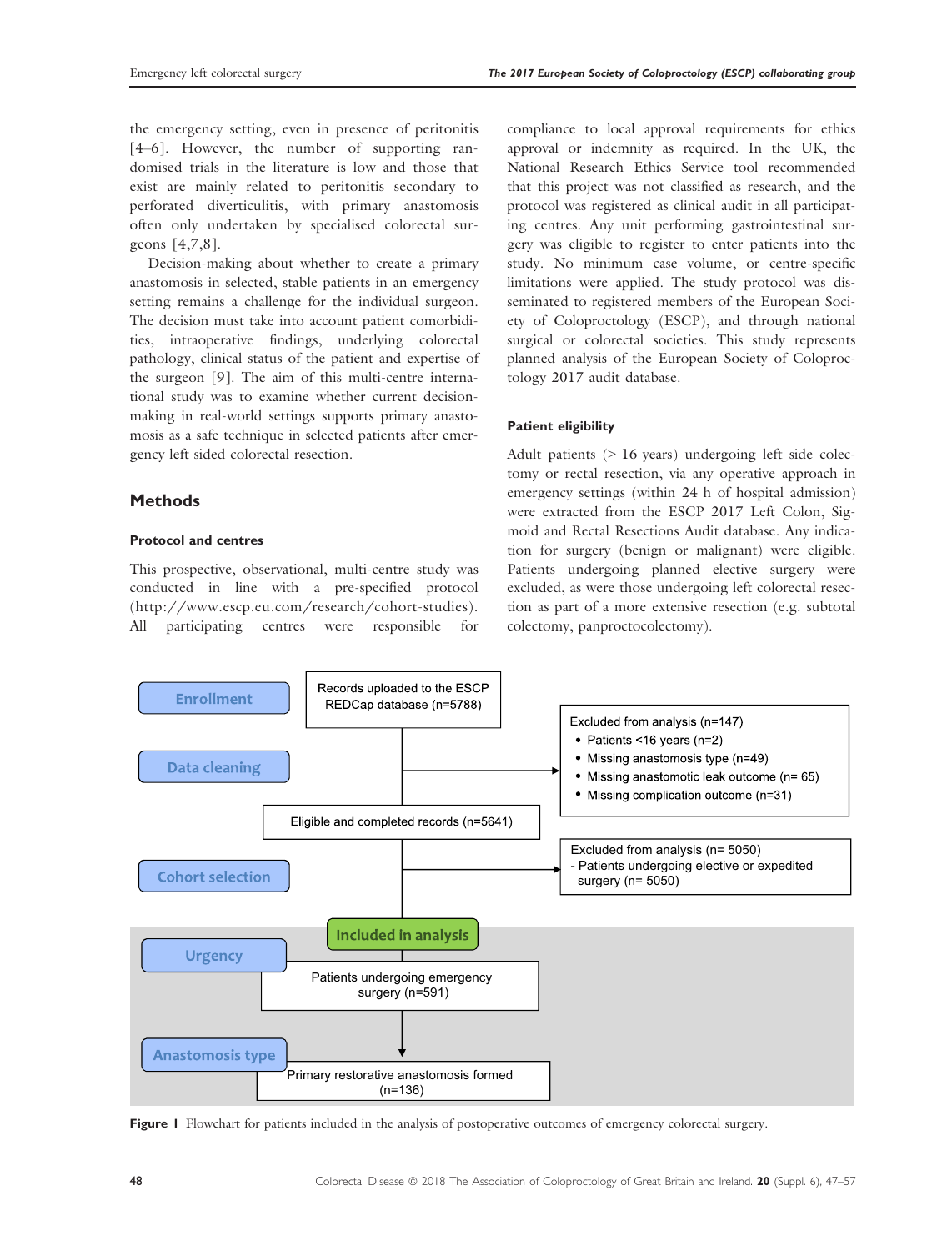#### Data capture

Consecutive sampling was performed of eligible patients over an 8-week study period in each included centre. Local investigators commenced data collection on any date between the 1 January 2017 and 15 March 2017, with the last eligible patient being enrolled on 10 May 2017. Small teams of up to five surgeons or surgical trainees worked together to collect prospective data on all eligible patients at each centre. Quality assurance was provided by at least one consultant or attending-level surgeon. Data was recorded contemporaneously and stored on a secure, user-encrypted online platform (REDCap) without using patient identifiable

information. Centres were asked to validate that all eligible patients during the study period had been entered, and to attain > 95% completeness of data field entry prior to final submission.

#### Outcome measure

The primary outcome measure was the 30-day postoperative major complication rate other, defined as Clavien-Dindo classification grade 3–5 (other than anastomotic leak including reoperation, reintervention, unplanned admission to critical care, organ support requirement or death). The secondary outcome measure was anastomotic leak, pre-defined as either (i)

Table 1 Patient and disease characteristics of included patients by anastomotic strategy.

|                               |                       | Anastomosis,     | Anastomosis, |             |             |
|-------------------------------|-----------------------|------------------|--------------|-------------|-------------|
| Factor                        | Levels                | not defunctioned | defunctioned | End stoma   | $P$ -value  |
| Total number of patients      |                       | 103              | 33           | 455         |             |
| Age group                     | < 55                  | 26(25.2)         | 11(33.3)     | 72(15.8)    | 0.056       |
|                               | $55 - 70$             | 35(34.0)         | 10(30.3)     | 147(32.3)   |             |
|                               | $70 - 80$             | 25(24.3)         | 8(24.2)      | 130(28.6)   |             |
|                               | > 80                  | 17(16.5)         | 4(12.1)      | 106(23.3)   |             |
| Gender                        | Female                | 48(46.6)         | 16(48.5)     | 221(48.6)   | 0.936       |
|                               | Male                  | 55 (53.4)        | 17(51.5)     | 234(51.4)   |             |
| <b>ASA</b> class              | Low risk $(ASA 1-2)$  | 55(53.4)         | 17(51.5)     | 176(38.7)   | 0.031       |
|                               | High risk $(ASA 3-5)$ | 47(45.6)         | 16(48.5)     | 278(61.1)   |             |
| <b>BMI</b>                    | Normal weight         | 31(30.1)         | 14(42.4)     | 135(29.7)   | 0.353       |
|                               | Underweight           | 1(1.0)           | 1(3.0)       | 16(3.5)     |             |
|                               | Overweight            | 51(49.5)         | 14(42.4)     | 187(41.1)   |             |
|                               | Obese                 | 16(15.5)         | 4(12.1)      | 91(20.0)    |             |
| History of IHD/CVA            | N <sub>o</sub>        | 86 (83.5)        | 33(100.0)    | 363(79.8)   | 0.013       |
|                               | Yes                   | 17(16.5)         | 0(0.0)       | 92(20.2)    |             |
| History of diabetes mellitus  | N <sub>o</sub>        | 88 (85.4)        | 29(87.9)     | 379 (83.3)  | 0.922       |
|                               | Diabetes: any control | 15(14.6)         | 4(12.1)      | 75(16.5)    |             |
| Smoking history               | Non-smoker            | 89 (86.4)        | 24(72.7)     | 343 (75.4)  | 0.141       |
|                               | Current               | 13(12.6)         | 9(27.3)      | 105(23.1)   |             |
| Indication                    | Benign                | 62(60.2)         | 26(78.8)     | 325(71.4)   | 0.042       |
|                               | Malignant             | 41(39.8)         | 7(21.2)      | 130(28.6)   |             |
| Resection type                | Colonic only          | 67(65.0)         | 16(48.5)     | 271 (59.6)  | 0.315       |
|                               | Involved rectum       | 35(34.0)         | 17(51.5)     | 183(40.2)   |             |
| Approach                      | Laparoscopic          | 22(21.4)         | 2(6.1)       | 31(6.8)     | ${}< 0.001$ |
|                               | Open                  | 81 (78.6)        | 30(90.9)     | 423(93.0)   |             |
|                               | Robotic               | 0(0.0)           | 1(3.0)       | 0(0.0)      |             |
| Training grade                | Consultant            | 87(84.5)         | 29(87.9)     | 355 (78.0)  | 0.165       |
|                               | Trainee               | 16(15.5)         | 4(12.1)      | 100(22.0)   |             |
| Operator type                 | Colorectal            | 65(63.1)         | 22(66.7)     | 239(52.5)   | 0.059       |
|                               | General surgery       | 38 (36.9)        | 11(33.3)     | 216(47.5)   |             |
| Duration of surgery (minutes) | Mean (SD)             | 164.3(73.3)      | 196.8(58.2)  | 153.3(63.6) | ${}< 0.001$ |

P-value derived from Chi-squared test for categorical variables and Student's t-tests for continuous variables after testing for normality. % shown by column. CVA, cerebrovascular accident; IHD, Ischemic heart disease; IQR, interquartile range; N/A, not applicable; SD, standard deviation. BMI groups are categorised as Underweight (< 18.5), Normal weight (18.5–25), Overweight (25–30), Obese (> 30).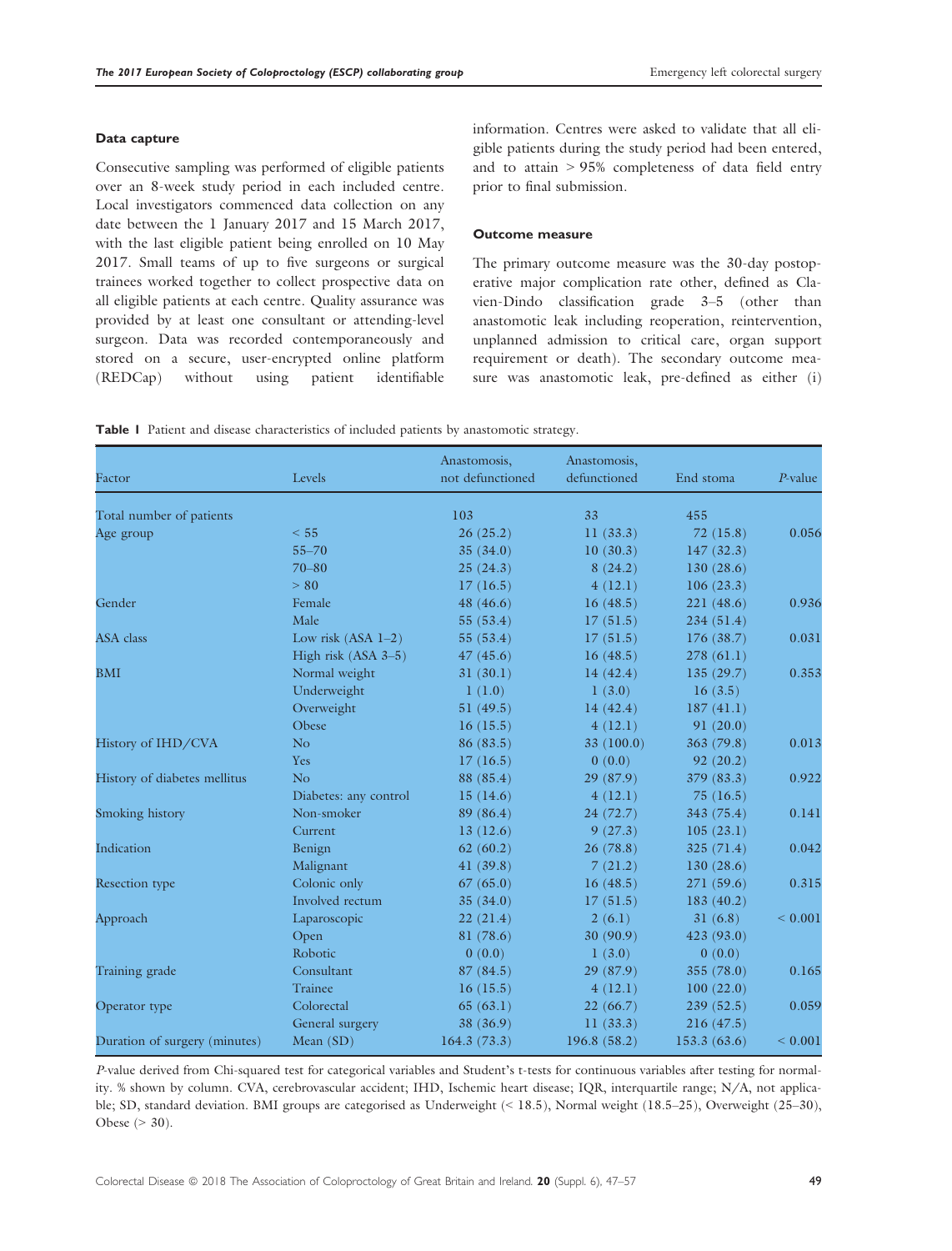gross anastomotic leakage proven radiologically or clinically, or (ii) the presence of an intraperitoneal (abdominal or pelvic) fluid collection on post-operative imaging.

#### Statistical analysis

This report has been prepared in accordance to guidelines set by the STROBE (strengthening the reporting of observational studies in epidemiology) statement for observational studies [10]. Patient, disease and operative characteristics were compared using Student's t-test for normal, continuous data, Mann–Whitney U test for non-normal continuous data or Chi-squared test for categorical data. To test the association between the outcome measures and the main explanatory variables of interest (expedited vs emergency, end stoma vs primary anastomosis), a mixed-effects logistic regression model was fitted. Clinically plausible patient, disease and operation-specific factors were entered into the model for risk-adjustment, treated as fixed effects. These were defined a *priori* within the study protocol, and included irrespective of their significance on univariate analysis. Hospitals were entered into the model as a random-effect, to adjust for hospital-level variation in outcome. Effect estimates are presented as odds ratios (OR) with 95% confidence intervals (95% CI) and twotailed P-values. Model discrimination was quantified using C-statistic, or the area under the receiver operating characteristic curve (AUC) of the model. An alpha level of 0.05 was used throughout. Data analysis was undertaken using R Studio V3.1.1 (R Foundation, Boston, MA, USA).

## **Results**

# Patients

This study included 591 patients undergoing emergency surgery from 43 countries (Fig. 1). The mean age of patients was 67.4 years (ranging from 18 to 96). 51.8% were male and 57.4% had a high anaesthetic risk class (ASA 3–5). Differences in demographics between patients with anastomosis and end stoma are shown in Table 1. Primary anastomosis was performed in 136 patients (23%) with 33 of these patients receiving a defunctioning stoma. This stoma was a loop ileostomy in 84.8% (28/33), an end/double-barreled ileostomy in 6.1% (2/33) and a loop colostomy in 9.1% (3/33). 30.1% (178/591) of included operations were done for malignancy, with end stoma being most common operative strategy (73.0%, 130/178). Of these, 20.2% were undergoing neoadjuvant therapy prior to their presentation for emergency surgery (short course radiotherapy, 7/36; long course chemoradiotherapy, 18/36; chemotherapy only: 11/36). Primary anastomosis with or without defunctioning stoma was performed less frequently than end stoma in disease affecting the rectum (14.9% and 7.2% vs 77.9% respectively). An anastomosis was attempted in 27% (87/326) of patients operated upon by a colorectal surgeon and 18% (49/265) by a general surgeon ( $P = 0.059$ , Fig. 2).

#### Major complications (Clavien-Dindo 3 to 5)

Results of analysis for factors associated with the occurrence of major complications are shown in Table 2. An



Figure 2 Variation in anastomotic practice between colorectal and general surgeons.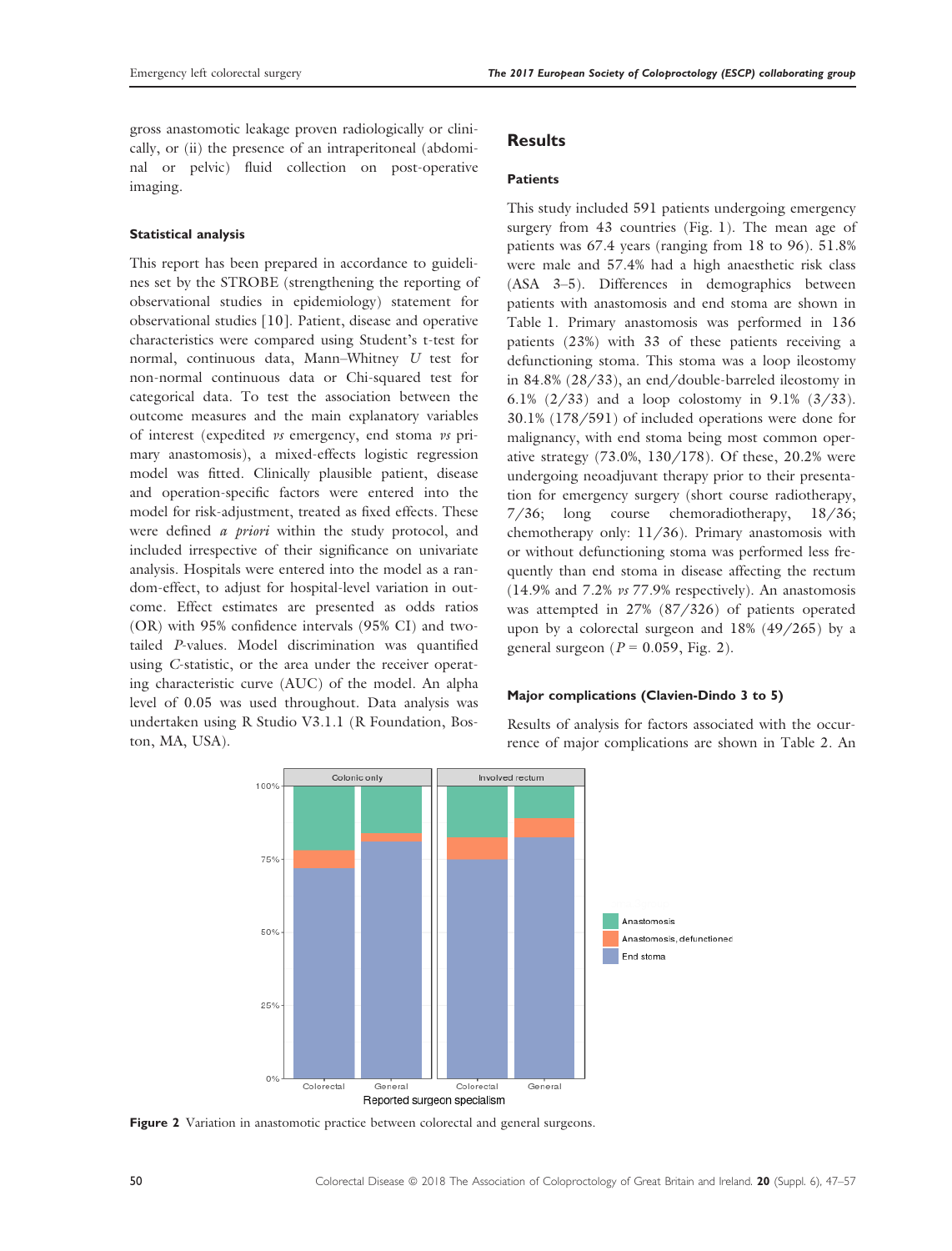| Factor           | Levels                       | No major<br>complication | Major<br>complication | OR (univariable)                 | OR (multilevel)                                               |
|------------------|------------------------------|--------------------------|-----------------------|----------------------------------|---------------------------------------------------------------|
| Anastomosis      | Anastomosis,                 | 79 (19.8)                | 18(11.6)              | $-$ (Reference)                  | $-$ (Reference)                                               |
| type             | not defunctioned             |                          |                       |                                  |                                                               |
|                  | Anastomosis,<br>defunctioned | 28(7.0)                  | 5(3.2)                | $0.78$ (0.24–2.18, $P = 0.658$ ) | $0.63(0.20-2.02, P = 0.442)$                                  |
|                  | End stoma                    | 292(73.2)                | 132(85.2)             | 1.98 (1.17–3.54, $P = 0.015$ )   | 1.52 (0.83–2.79, $P = 0.173$ )                                |
| Age              | < 55                         | 79 (19.8)                | 26(16.8)              |                                  |                                                               |
|                  | $55 - 70$                    | 135(33.8)                | 45(29.0)              | 1.01 (0.58–1.78, $P = 0.964$ )   | $0.86$ (0.46–1.60, $P = 0.635$ )                              |
|                  | $70 - 80$                    | 104(26.1)                | 48(31.0)              | 1.40 (0.81–2.48, $P = 0.236$ )   | 1.03 (0.54–1.96, $P = 0.918$ )                                |
|                  | > 80                         | 81(20.3)                 | 36(23.2)              | 1.35 $(0.75-2.46, P = 0.320)$    | $0.91(0.45-1.82, P=0.784)$                                    |
| Gender           | Female                       | 202(50.6)                | 65 $(41.9)$           |                                  |                                                               |
|                  | Male                         | 197(49.4)                | 90(58.1)              | 1.42 (0.98–2.07, $P = 0.067$ )   | 1.66 (1.10–2.51, $P = 0.016$ )                                |
| <b>ASA</b> class | Low risk $(ASA 1-2)$         | 192(48.1)                | 40(25.8)              |                                  |                                                               |
|                  | High risk<br>$(ASA 3-5)$     | 207(51.9)                | 115(74.2)             |                                  | 2.67 (1.78–4.05, $P < 0.001$ ) 2.54 (1.59–4.07, $P < 0.001$ ) |
| <b>BMI</b>       | Normal weight                | 119(29.8)                | 60(38.7)              |                                  |                                                               |
|                  | Underweight                  | 11(2.8)                  | 7(4.5)                | 1.26 (0.44–3.37, $P = 0.647$ )   | 1.37 (0.46–4.07, $P = 0.566$ )                                |
|                  | Overweight                   | 194(48.6)                | 55(35.5)              | $0.56$ (0.36–0.86, $P = 0.009$ ) | 0.53 (0.33–0.85, $P = 0.009$ )                                |
|                  | Obese                        | 75 (18.8)                | 33(21.3)              | $0.87(0.52-1.45, P = 0.603)$     | $0.76$ (0.43–1.33, $P = 0.332$ )                              |
| History of       | N <sub>o</sub>               | 330 (82.7)               | 117(75.5)             |                                  |                                                               |
| IHD/CVA          | Yes                          | 69 $(17.3)$              | 38(24.5)              | 1.55 $(0.99-2.42, P = 0.054)$    | 1.12 (0.67–1.87, $P = 0.669$ )                                |
| History of       | No                           | 339(85.0)                | 126(81.3)             |                                  |                                                               |
| diabetes         | Diabetes:                    | 60(15.0)                 | 29(18.7)              |                                  | 1.30 (0.79–2.10, $P = 0.292$ ) 0.99 (0.57–1.72, $P = 0.965$ ) |
| mellitus         | any control                  |                          |                       |                                  |                                                               |
| Smoking history  | Non-smoker                   | 311(77.9)                | 120(77.4)             |                                  |                                                               |
|                  | Current                      | 88(22.1)                 | 35(22.6)              | 1.03 (0.65–1.60, $P = 0.894$ )   | $0.94$ (0.57–1.55, $P = 0.802$ )                              |
| Indication       | Benign                       | 276 (69.2)               | 114(73.5)             |                                  |                                                               |
|                  | Malignant                    | 123(30.8)                | 41 $(26.5)$           | 0.81 (0.53–1.22, $P = 0.312$ )   | $0.85(0.54-1.34, P = 0.481)$                                  |
| Resection type   | Colonic only                 | 237(59.4)                | 94(60.6)              |                                  |                                                               |
|                  | Involved rectum              | 162(40.6)                | 61(39.4)              | $0.95(0.65-1.38, P = 0.788)$     | 1.01 (0.66–1.54, $P = 0.964$ )                                |
| Approach         | Open                         | 354 (88.7)               | 148(95.5)             |                                  |                                                               |
|                  | Minimally invasive           | 45(11.3)                 | 7(4.5)                | $0.37(0.15-0.79, P = 0.018)$     | $0.42$ (0.17-1.02, $P = 0.055$ )                              |
| Training grade   | Consultant                   | 320 (80.2)               | 119(76.8)             |                                  |                                                               |
|                  | Trainee                      | 79 (19.8)                | 36(23.2)              | 1.23 (0.78–1.90, $P = 0.373$ )   | 1.01 (0.61–1.65, $P = 0.978$ )                                |
| Operator type    | Colorectal                   | 218(54.6)                | 87(56.1)              |                                  |                                                               |
|                  | General surgery              | 181(45.4)                | 68 (43.9)             |                                  | 0.94 (0.65–1.37, $P = 0.751$ ) 0.97 (0.62–1.51, $P = 0.888$ ) |

Table 2 Univariable and multilevel models for major postoperative complications.

Major postoperative complications were pre-defined as Clavien-Dindo grade complications 3 to 5 (re-operation, re-intervention, admission to critical care or death. Odds ratio (OR) presented with 95% confidence intervals. % shown by column. CVA, cerebrovascular accident; IHD, Ischemic heart disease; IQR, interquartile range; N/A, not applicable; SD, standard deviation.

end stoma was significantly associated with increased major postoperative complications upon univariable analysis (OR 1.98 95% CI 1.17-3.54,  $P = 0.015$ ), but this association was not seen following risk adjustment (adjusted odds ratio for end stoma in mixed effects model 1.52, 95%CI 0.83-2.79,  $P = 0.173$ ). In the multilevel model significant predictors for major complications were high ASA risk (grade 3–5) (OR 2.54, 95% CI 1.59-4.07,  $P < 0.001$ ) and male gender (OR 1.66, 95% CI 1.10–2.51,  $P = 0.016$ ). Overweight BMI was associated with a lower major complication rate than a normal BMI (OR 0.53, 95% CI 0.33–0.85,  $P = 0.009$ ), however the location of resection (involving rectum or colonic only) demonstrated no association. The model demonstrated fair discrimination (AUC: 0.71).

#### Anastomotic leak

Unadjusted outcomes according the anastomotic strategy, stratified by presence of leak, are shown in Table 3. Although a defunctioning stoma was not associated with reduced anastomotic leak (12% defunctioned [4/33] vs 13% not defunctioned [13/97],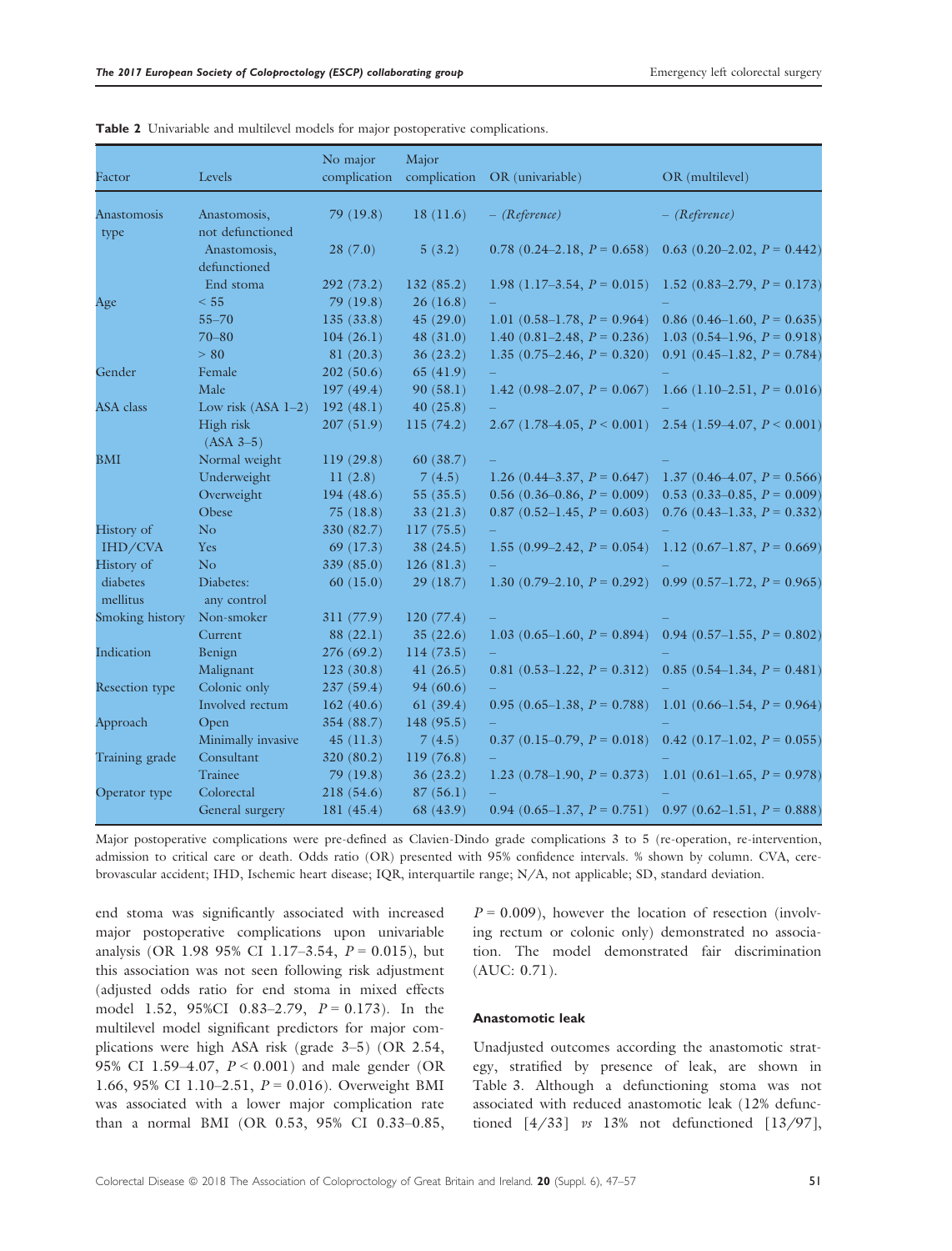| Factor                         | Levels                                                       | Anastomosis,<br>defunctioned<br>no leak | Anastomosis,<br>defunctioned<br>with leak | Anastomosis,<br>no leak | Anastomosis,<br>with leak | End stoma                | $P$ -value   |
|--------------------------------|--------------------------------------------------------------|-----------------------------------------|-------------------------------------------|-------------------------|---------------------------|--------------------------|--------------|
|                                |                                                              |                                         |                                           |                         |                           |                          |              |
| Post-operative<br>complication | No complication<br>Minor complication<br>(Clavien-Dindo 1-2) | 15(51.7)<br>12(41.4)                    | 0(0.0)<br>1(25.0)                         | 50(56.8)<br>30(34.1)    | 0(0.0)<br>2(13.3)         | 159 (34.9)<br>149 (32.7) | ${}< 0.001$  |
|                                | Major complication<br>(Clavien-Dindo 3–5)                    | 2(6.9)                                  | 3(75.0)                                   | 8(9.1)                  | 13(86.7)                  | 147(32.3)                |              |
| Post-operative                 | No                                                           | 28(96.6)                                | 4(100.0)                                  | 88 (100.0)              | 12(80.0)                  | 390 (85.7)               | 0.001        |
| mortality                      | Yes                                                          | 1(3.4)                                  | 0(0.0)                                    | 0(0.0)                  | 3(20.0)                   | 65(14.3)                 |              |
| Re-operation                   | No re-operation                                              | 28(96.6)                                | 2(50.0)                                   | 83 (94.3)               | 4(26.7)                   | 405(89.0)                | ${}_{0.001}$ |
|                                | Re-operation                                                 | 1(3.4)                                  | 2(50.0)                                   | 5(5.7)                  | 11(73.3)                  | 50(11.0)                 |              |
| Critical care                  | <b>Missing</b>                                               | 0(0.0)                                  | 0(0.0)                                    | 0(0.0)                  | 0(0.0)                    | 0(0.0)                   | ${}< 0.001$  |
| admission                      | None                                                         | 15(51.7)                                | 2(50.0)                                   | 63(71.6)                | 6(40.0)                   | 179(39.3)                |              |
|                                | Planned from theatre                                         | 13(44.8)                                | 2(50.0)                                   | 19(21.6)                | 9(60.0)                   | 216(47.5)                |              |
|                                | Unplanned from theatre                                       | 1(3.4)                                  | 0(0.0)                                    | 5(5.7)                  | 0(0.0)                    | 49(10.8)                 |              |
|                                | Unplanned from ward                                          | 0(0.0)                                  | 0(0.0)                                    | 1(1.1)                  | 0(0.0)                    | 11(2.4)                  |              |
| Re-admission                   | No                                                           | 28(96.6)                                | 3(75.0)                                   | 78 (88.6)               | 14(93.3)                  | 422(92.7)                | 0.746        |
|                                | Yes                                                          | 1(3.4)                                  | 1(25.0)                                   | 9(10.2)                 | 1(6.7)                    | 28(6.2)                  |              |
|                                | missing                                                      | 0(0.0)                                  | 0(0.0)                                    | 1(1.1)                  | 0(0.0)                    | 5(1.1)                   |              |
| Length of stay                 | Mean $(SD)$                                                  | 11(6.2)                                 | 18.5(9.1)                                 | 9(4.3)                  | 18.7(6.4)                 | 13.6 $(7.8)$             | ${}_{0.001}$ |

|  | Table 3 Outcomes of patients undergoing emergency left sided colorectal surgery with or without anastomosis. |  |  |  |  |  |  |  |  |  |
|--|--------------------------------------------------------------------------------------------------------------|--|--|--|--|--|--|--|--|--|
|--|--------------------------------------------------------------------------------------------------------------|--|--|--|--|--|--|--|--|--|

P-values derived from Chi-squared test for categorical variables and Student's T-test for parametric continuous variables, % shown by column.

adjusted odds ratio 2.19, 95%CI 0.43–11.02,  $P = 0.343$ ), it was associated with fewer major complications (75% [3/4] with defunctioning stoma, 86.7% anastomosis only  $[13/15]$ ), lower mortality  $(0\%$   $[0/4]$  $\n v s \ 20\% \ [3/15]$ , and reoperation 50%  $\ [2/4]$   $\n v s \ 73\%$ [11/15]) when a leak did occur (Fig. 3). The minor complication rate was similar between groups where the anastomosis successfully healed without leak (41.4% defunctioned [12/27] vs 34.1% not defunctioned [30/88]) and where an end stoma was formed (32.7% [149/455]). On the univariable analysis (Table 4) previous history of IHD/CVA (OR 5.06, 95% CI 1.50-16.27,  $P = 0.007$ ) was associated with an increased risk of leak, whilst being of middle age was protective (age 55–70 years old; OR 0.10, 95% CI 1.61–100,  $P = 0.037$ ). When a multilevel model was



Figure 3 Clavien Dindo complication grade, grouped by anastomotic outcome.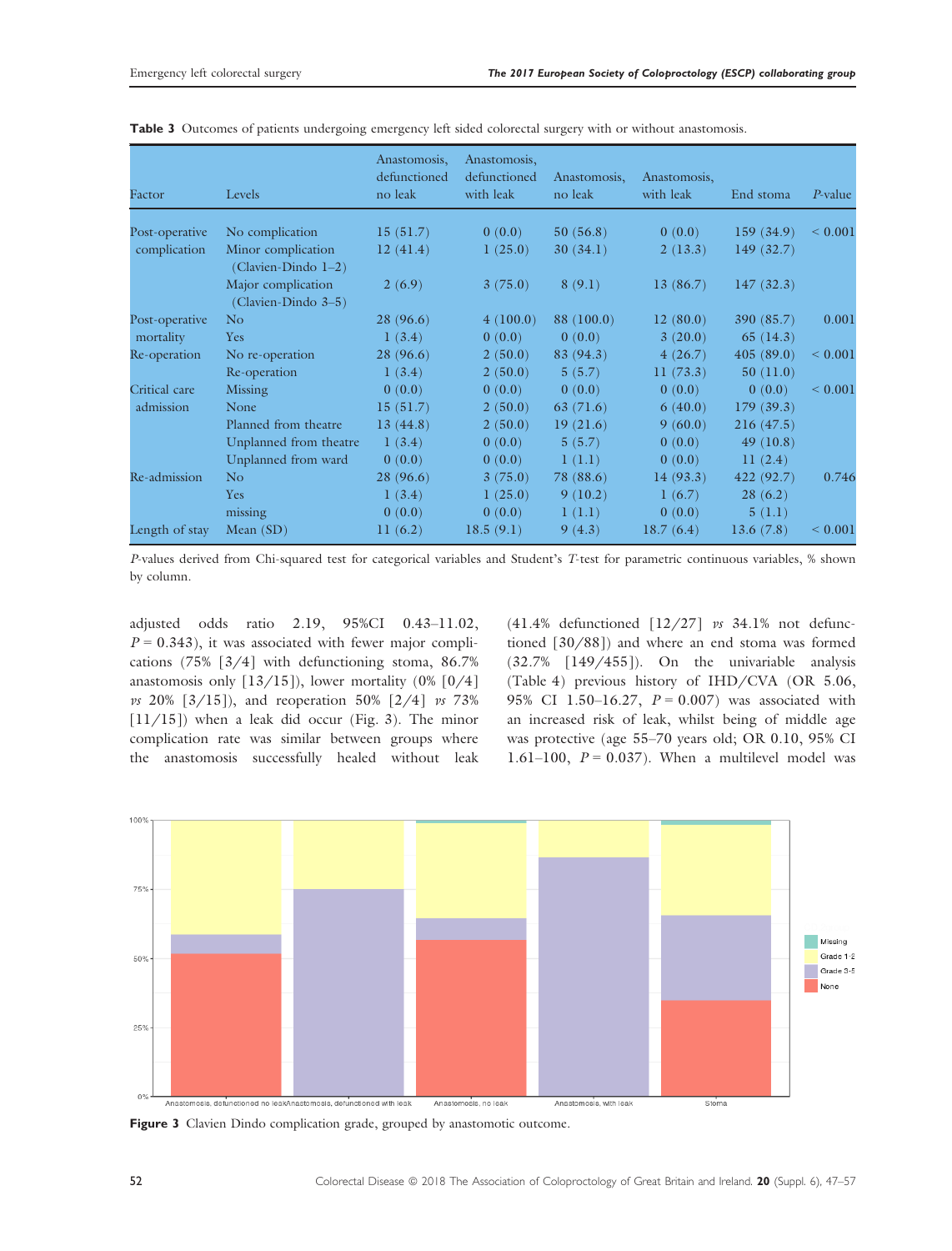| Factor            | Levels                | No leak   | Leak                | OR (univariable)                         | OR (multilevel)                 |
|-------------------|-----------------------|-----------|---------------------|------------------------------------------|---------------------------------|
| Defunctioning     | No                    | 84 (74.3) | 13(76.5)            | $-(Reference)$                           | $-$ (Reference)                 |
| ileostomy         | <b>Yes</b>            | 29(25.7)  | 4(23.5)             | 0.89 (0.24–2.75, $p = 0.851$ )           | 2.19 (0.43–11.02, $P = 0.343$ ) |
| Age               | < 55                  | 30(26.5)  | 7(41.2)             |                                          |                                 |
|                   | $55 - 70$             | 42(37.2)  | 1(5.9)              | $0.10(0.01-0.62, P = 0.037)$             | $0.05(0.00-0.66, P = 0.023)$    |
|                   | $70 - 80$             | 28(24.8)  | 4(23.5)             | 0.61 (0.15–2.25, $P = 0.470$ )           | $0.32(0.05-1.91, P = 0.213)$    |
|                   | > 80                  | 13(11.5)  | 5(29.4)             | 1.65 $(0.42 - 6.17, P = 0.458)$          | 1.03 (0.15–6.96, $P = 0.980$ )  |
| Gender            | Female                | 57(50.4)  | 6(35.3)             |                                          |                                 |
|                   | Male                  | 56(49.6)  | 11(64.7)            | 1.87 $(0.66-5.74, P = 0.249)$            | 1.50 (0.38–5.87, $P = 0.563$ )  |
| ASA class         | Low risk $(ASA 1-2)$  | 62(54.9)  | 7(41.2)             |                                          |                                 |
|                   | High risk $(ASA 3-5)$ | 51(45.1)  |                     | 10 (58.8) 1.74 (0.62–5.09, $P = 0.296$ ) | 1.00 (0.20–4.96, $P = 0.996$ )  |
| History of        | N <sub>o</sub>        | 102(90.3) | 11(64.7)            |                                          |                                 |
| IHD/CVA           | Yes                   | 11(9.7)   |                     | 6 (35.3) 5.06 (1.50–16.27, $P = 0.007$ ) | 5.10 (0.75–34.53, $P = 0.095$ ) |
| History of        | N <sub>o</sub>        |           | 99 (87.6) 12 (70.6) |                                          |                                 |
| diabetes mellitus | Diabetes: any control | 14(12.4)  | 5(29.4)             | 2.95 $(0.84 - 9.34, P = 0.074)$          | 8.56 (1.16–63.38, $P = 0.035$ ) |
| Smoking history   | Non-smoker            | 96(85.0)  | 14(82.4)            |                                          |                                 |
|                   | Current               | 17(15.0)  |                     | $3(17.6)$ 1.21 $(0.26-4.21, P = 0.782)$  | 1.44 $(0.25-8.19, P = 0.678)$   |
| Indication        | Benign                | 75 (66.4) | 10(58.8)            |                                          |                                 |
|                   | Malignant             | 38(33.6)  | 7(41.2)             | 1.38 $(0.47-3.89, P = 0.543)$            | 1.26 (0.29–5.47, $P = 0.753$ )  |
| Resection type    | Colonic only          | 64 (56.6) | 14(82.4)            |                                          |                                 |
|                   | Involved rectum       | 49(43.4)  | 3(17.6)             | $0.28(0.06-0.92, P = 0.055)$             | 0.18 (0.03–1.00, $P = 0.050$ )  |
| Training grade    | Consultant            | 98 (86.7) | 12(70.6)            |                                          |                                 |
|                   | Trainee               | 15(13.3)  | 5(29.4)             | 2.72 (0.78–8.55, $P = 0.095$ )           | 1.06 (0.19–5.95, $P = 0.944$ )  |
| Operator type     | Colorectal            | 74(65.5)  | 9(52.9)             |                                          |                                 |
|                   | General surgery       | 39(34.5)  | 8(47.1)             | 1.69 $(0.59-4.75, P = 0.319)$            | $2.19(0.55-8.76, P = 0.267)$    |

Table 4 Univariable and multilevel models for anastomotic leak amongst patients with anastomosis only.

Overall anastomotic leak was pre-defined as either (i) gross anastomotic leakage proven radiologically or clinically, or (ii) the presence of an intraperitoneal (abdominal or pelvic) fluid collection on post-operative imaging. Odds ratio (OR) presented with 95% confidence intervals. % shown by column. SD, standard deviation; IQR, Interquartile range; IHD, Ischemic heart disease; CVA, cerebrovascular accident; N/A, not applicable.

fitted (Fig. 4), a history of diabetes also conveyed an increased risk of leak (OR 8.56, 95% CI 1.16–63.38,  $P = 0.035$ ). The model demonstrated good discrimination (AUC: 0.87).

# **Discussion**

This study showed that primary anastomosis was performed in up to one in five patients and appears safe in this highly selected group after emergency left sided colorectal resection (unplanned, within 24 h of hospital admission). A defunctioning stoma was only used in 24% of patients with a primary anastomosis. The exploratory findings of this study, limited by small numbers, suggested that a defunctioning stoma may mitigate against risk if an anastomotic leak occurs. Other patient-related risk characteristics (male gender, high ASA grade) and an open approach were identified as independent risk factors for major postoperative complications. Furthermore, young and elderly age or a history of diabetes were shown as risk factors for anastomotic leak in emergency procedures.

Previously, the simple formation of an end colostomy after resection of the pathology (ubiquitously known as a 'Hartmann's procedure') has been advocated as the gold standard treatment in emergency left colonic resection, to eliminate risk of anastomotic leak [11–13]. In the last 15 years, several studies have questioned this strategy [14,15]. A primary anastomosis is not only feasible, it may even be associated with better postoperative outcomes, both in terms of complications and mortality [16,17]. Given that more than 40% of temporary stomas become permanent, selecting patients correctly for a primary anastomosis is attractive [18–20]. In addition, reversal of Hartmann's can be a technically demanding operation resulting in further morbidity and mortality [21]. These findings support a recent consensus statements and prospective multi-centre randomized trials that suggest primary anastomosis with proximal diversion as an optimal strategy for sigmoid diverticulitis in selected patients with Hinchey 3 or 4 disease [4,22,23]. This current study gives credence to the current situation and confirms that surgeons are making appropriate decisions on a case-by-case level, thereby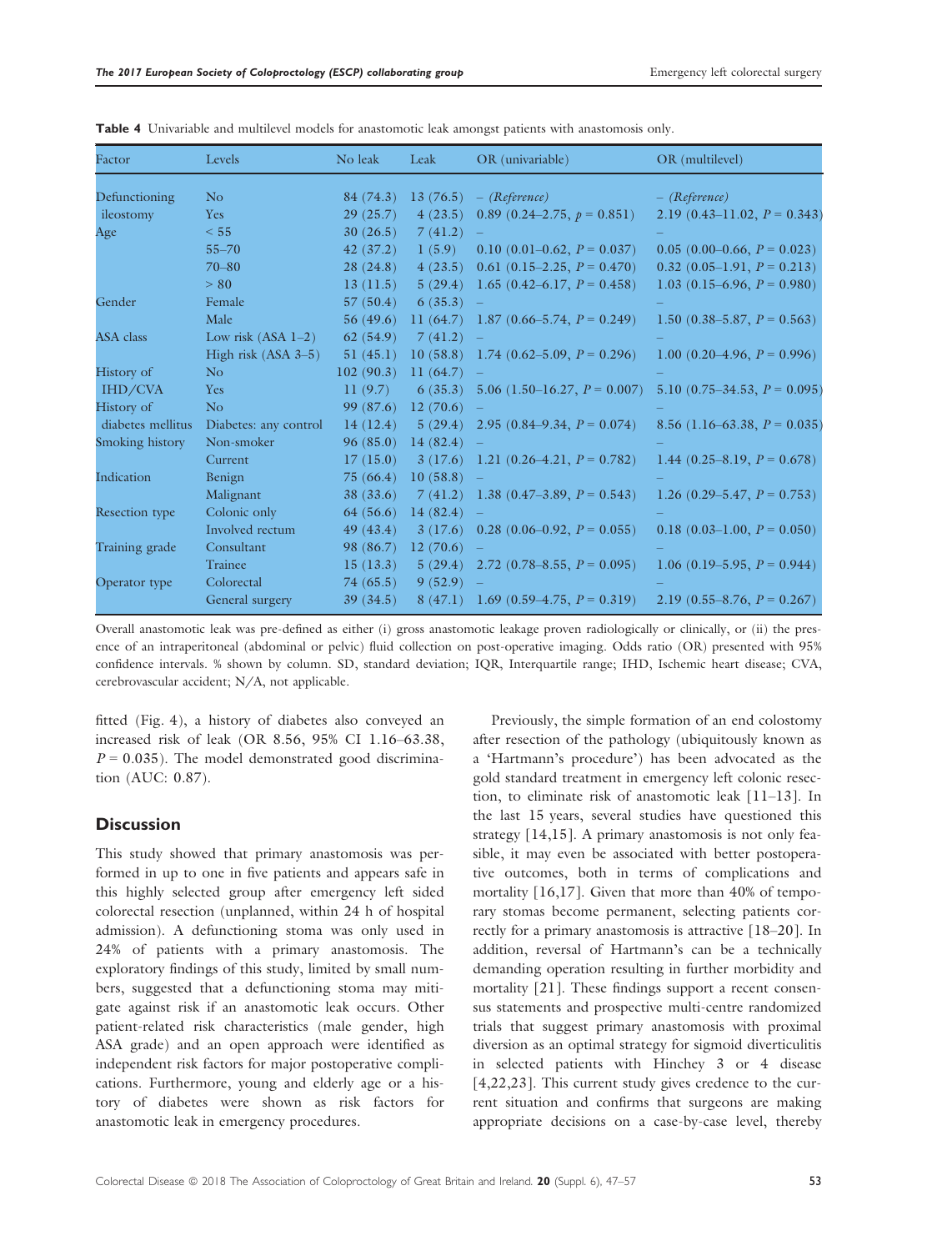

Figure 4 Forest plot demonstrating mixed effects model for factors associated with anastomotic leak in patients undergoing emergency left sided colorectal surgery.

effectively stratifying patients for primary anastomosis or end stoma. It is known that a defunctioning stoma in elective surgery has utility in mitigating the clinical impact of anastomotic leak [24,25]. Loop ileostomies and their closure are not complication-free and several studies have shown that temporary loop ileostomies can become permanent in up to 25% of patients [24–28]. However this study comparably suggests that a defunctioning stoma may mitigate some risk when a leak occurs. This must be interpreted with caution since numbers in this study were low; for example, only four patients with an anastomosis and defunctioning stoma suffered a leak.

There were slightly more primary anastomotic attempts by colorectal vs general surgeons in this study. Even though there is no homogenous definition of colorectal surgeon internationally, results of multiple studies confirm the importance of colorectal specialisation in the emergency setting [29,30]. An individual surgeon's personality and their response to perceived operative risk may also influence choice of anastomotic strategy [31]. Further research is needed to determine whether the grade and surgical specialism of the operating (or senior) surgeon, and specialisation and experience of included centres affect both the decision for anastomosis and the subsequent clinical outcome.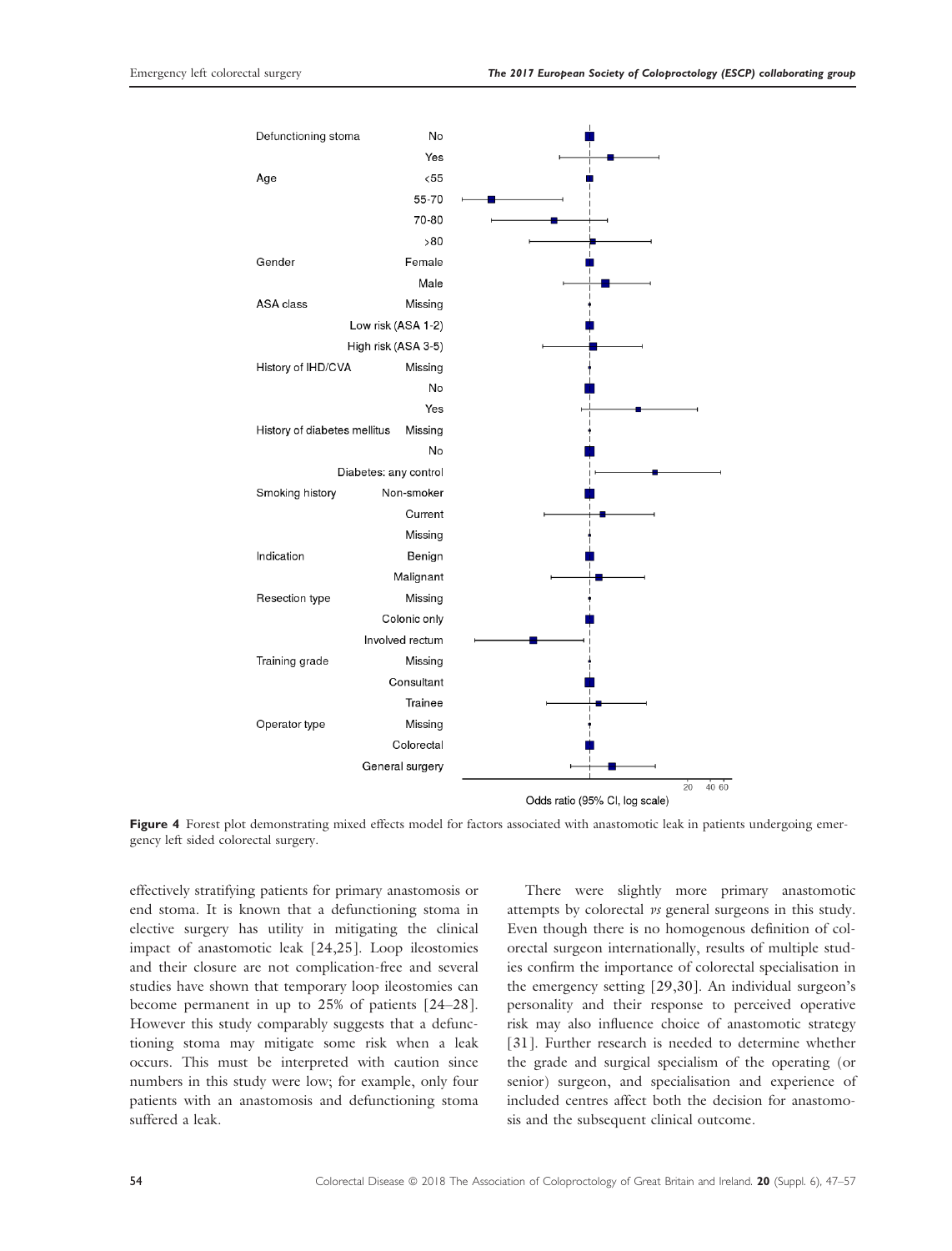There are inherent limitations to the 'snapshot' observational study reported here which we have attempted to overcome in the study design, statistical analysis and interpretation. There is an obvious selection bias in this study, although we planned the analysis around this  $a$  priori. We aimed to analyse safety of current practice; this study showed that end stoma was more frequently used in older patients, with poor general status, in smokers, and in those with arteriopathy and benign disease. However this paper defines outcomes in the highly selected group of patients undergoing anastomosis, and thus supports surgical decision making in specific cases, rather than in recommending a general change in approach. The low numbers of anastomotic leak and major complication within secondary analyses of the subgroup undergoing anastomosis (< 25% of included patients) makes estimation of effect sizes inaccurate here (reflected by broad confidence intervals). Therefore, this should be seen as exploratory only; the analysis would likely be underpowered to detect a small to moderate effect size. We are also unable to comment on the appropriateness of decision making and have not collected detailed information on parameters that may effect this (for example: contamination (Mannheim Peritonitis Index [32]), previous surgery, intraoperative physiological instability). Most of the literature available on this topic is based on retrospective or single centres data which lacks sufficient detail to allow case-mix adjustment in multivariable models. This study therefore adds to the literature in providing a contemporary perspective using a prospective international observational study design, with a pre-specified protocol and analysis plan. In addition, the variety of centers included (in terms of number of patients, facilities and different technologies available) in this study delivers a realistic picture of the current management of emergency left colorectal resections, reducing selection bias and increasing the external validity of the findings. The different countries and even continents involved ensured the result's validity resolving the demographic differences in diverticulitis and cancer across countries. Finally, the study is limited by short-term follow up to 30 days only; we have not collected data on stoma reversal rates, quality of life or stoma-related complications following surgery. An alternative complication categorisation system such as the Comprehensive Complications Index [33] may also give increased fidelity in comparisons between intermediate term outcomes. Further evaluation of these important parameters following emergency left sided colorectal surgery is warranted.

The data from this study supports current international practice of primary anastomosis following emergency left sided colorectal resection in a highly selected group of patients, demonstrating satisfactory safety and an acceptable morbidity profile. Where an anastomosis is formed, a defunctioning stoma does not appear to reduce the risk of leak, but may mitigate the severity of resultant complications.

## Acknowledgements

Supported by the European Society of Coloproctology (ESCP). REDCap and infrastructural support was received from the Birmingham Surgical Trials Institute (BiSTC) at the Birmingham Clinical Trials Unit (BCTU).

# Conflicts of interest

None to declare.

### Funding

None.

### **References**

- 1 Hartmann H. Note sur un procede nouveau d'extirpation des cancers de la partie du côlon. Bull Mem Soc Chir Paris 1923; 49: 1474–7.
- 2 Barbieux J, Plumerias F, Hammy A. Current indications for Hartmann procedure. *J Visc Surg* 2016; 153: 31-8.
- 3 van de Wall BJ, Draaisma WA, Schouten ES, Broeders IA, Consten EC. Conventional and laparoscopic reversal of the Hartmann procedure: a review of literature. *J Gastrointest* Surg 2010; 14: <sup>743</sup>–52.
- 4 Bridoux V, Regimbeau JM, Ouaissi M et al. Hartmann's procedure or primary anastomosis for generalized peritonitis due to perforated diverticulitis: a prospective multicenter randomized trial (DIVERTI). J Am Coll Surg 2017; 225: 798–805.
- 5 Salem L, Flum DR. Primary anastomosis or Hartmann's procedure for patients with diverticular peritonitis? A systematic review. Dis Colon Rectum 2004; 47: 1953-64.
- 6 Trenti L, Biondo S, Golda T et al. Generalized peritonitis due to perforated diverticulitis: Hartmann's procedure or primary anastomosis? Int J Colorectal Dis 2011; 26: 377-84.
- 7 Oberkofler CE, Rickenbacher A, Raptis DA et al. A multicenter randomized clinical trial of primary anastomosis or Hartmann's procedure for perforated left colonic diverticulitis with purulent or fecal peritonitis. Ann Surg 2012; 256: 819–26; discussion 26–7.
- 8 Binda GA, Karas JR, Serventi A et al. Primary anastomosis vs nonrestorative resection for perforated diverticulitis with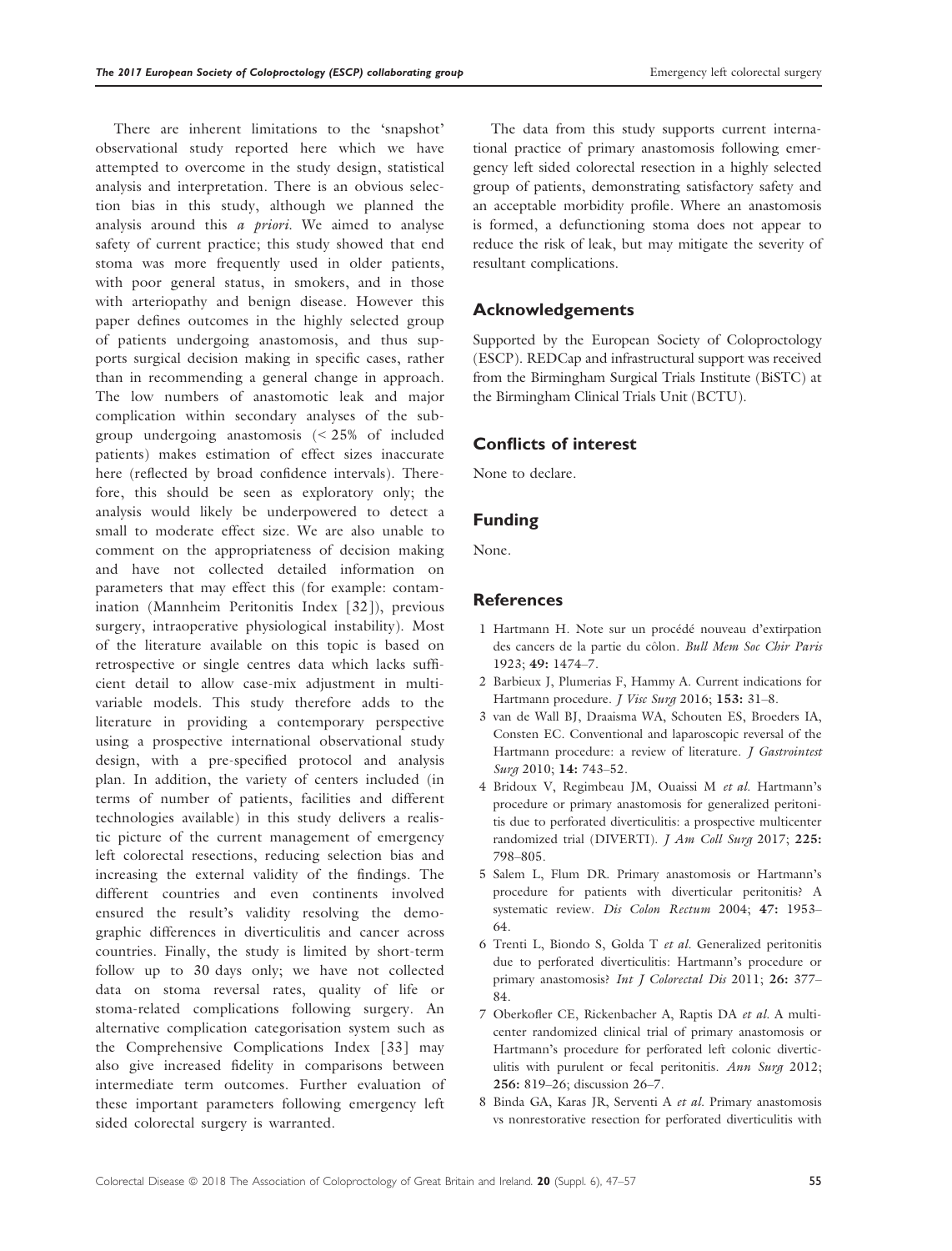peritonitis: a prematurely terminated randomized controlled trial. Colorectal Dis 2012; 14: <sup>1403</sup>–10.

- 9 Gibbons G, Tan CJ, Bartolo DC et al. Emergency left colonic resections on an acute surgical unit: does subspecialization improve outcomes? ANZ J Surg 2015; 85: 739-43.
- 10 von Elm E, Altman DG, Egger M et al. Strengthening the Reporting of Observational Studies in Epidemiology (STROBE) statement: guidelines for reporting observational studies. BMJ 2007; 335: <sup>806</sup>–8.
- 11 Myers E, Hurley M, O'Sullivan GC, Kavanagh D, Wilson I, Winter DC. Laparoscopic peritoneal lavage for generalized peritonitis due to perforated diverticulitis. Br J Surg 2008; 95: 97–101.
- 12 Sanderson ER. Henri Hartmann and the Hartmann operation. Arch Surg 1980; 115: <sup>792</sup>–3.
- 13 Walklett CL, Yeomans NP. A retrospective case note review of laparoscopic versus open reversal of Hartmann's procedure. Ann R Coll Surg Engl 2014; 96: 539-42.
- 14 Constantinides VA, Tekkis PP, Athanasiou T et al. Primary resection with anastomosis vs. Hartmann's procedure in nonelective surgery for acute colonic diverticulitis: a systematic review. Dis Colon Rectum 2006; 49: 966-81.
- 15 Zorcolo L, Covotta L, Carlomagno N, Bartolo DC. Safety of primary anastomosis in emergency colo-rectal surgery. Colorectal Dis 2003; 5: <sup>262</sup>–9.
- 16 Gachabayov M, Oberkofler CE, Tuech JJ, Hahnloser D, Bergamaschi R. Resection with primary anastomosis vs nonrestorative resection for perforated diverticulitis with peritonitis: a systematic review and meta-analysis. Colorectal Dis 2018; [EPub ahead of print].
- 17 Schilling MK, Maurer CA, Kollmar O, Buchler MW. Primary vs. secondary anastomosis after sigmoid colon resection for perforated diverticulitis (Hinchey Stage III and IV): a prospective outcome and cost analysis. Dis Colon Rectum 2001; 44: <sup>699</sup>–703; discussion 703–5.
- 18 Fleming FJ, Gillen P. Reversal of Hartmann's procedure following acute diverticulitis: is timing everything? Int J Colorectal Dis 2009; 24: <sup>1219</sup>–25.
- 19 Hallam S, Mothe BS, Tirumulaju R. Hartmann's procedure, reversal and rate of stoma-free survival. Ann R Coll Surg Engl 2018; 100: <sup>301</sup>–7.
- 20 Roig JV, Cantos M, Balciscueta Z et al. Hartmann's operation: how often is it reversed and at what cost? A multicentre study. Colorectal Dis 2011; 13: e396–402.
- 21 Garber A, Hyman N, Osler T. Complications of Hartmann takedown in a decade of preferred primary anastomosis. Am J Surg 2014; 207: <sup>60</sup>–4.
- 22 Feingold D, Steele SR, Lee S et al. Practice parameters for the treatment of sigmoid diverticulitis. Dis Colon Rectum 2014; 57: 284–94.
- 23 Roig JV, Sanchez-Guillen L, Garcia-Armengol JJ. Acute diverticulitis and surgical treatment. Minerva Chir 2018; 73: 163–78.
- 24 Chow A, Tilney HS, Paraskeva P, Jeyarajah S, Zacharakis E, Purkayastha S. The morbidity surrounding reversal of

defunctioning ileostomies: a systematic review of 48 studies including 6,107 cases. Int J Colorectal Dis 2009; 24: <sup>711</sup>–23.

- 25 Garcia-Botello SA, Garcia-Armengol J, Garcia-Granero E et al. A prospective audit of the complications of loop ileostomy construction and takedown. Dig Surg 2004; 21: 440–6.
- 26 Wong NY, Eu KW. A defunctioning ileostomy does not prevent clinical anastomotic leak after a low anterior resection: a prospective, comparative study. Dis Colon Rectum 2005; 48: 2076–9.
- 27 Kong AP, Kim J, Holt A et al. Selective treatment of rectal cancer with single-stage coloanal or ultralow colorectal anastomosis does not adversely affect morbidity and mortality. Int J Colorectal Dis 2007; 22: 897-901.
- 28 Chun LJ, Haigh PI, Tam MS, Abbas MA. Defunctioning loop ileostomy for pelvic anastomoses: predictors of morbidity and nonclosure. Dis Colon Rectum 2012; 55: <sup>167</sup>–74.
- 29 Biondo S, Kreisler E, Millan M et al. Impact of surgical specialization on emergency colorectal surgery outcomes. Arch Surg 2010; 145: <sup>79</sup>–86.
- 30 Patel S, Senagore A. General surgeons vs. colorectal surgeons: who should be doing what to whom? Semin Colon Rectal Surg 2013; 24: <sup>191</sup>–4.
- 31 Moug SJ, Henderson N, Tiernan J et al. The colorectal surgeon's personality may influence the rectal anastomotic decision. Colorectal Dis 2018; [Epub ahead of print]. <https://doi.org/10.1111/codi.14293>
- 32 Wacha H, Linder MM, Feldman U, Wesch G, Gundlach E, Steifensand RA. Mannheim peritonitis index – prediction of risk of death from peritonitis: construction of a statistical and validation of an empirically based index. Theoretical Surg 1987; 1: 169-77.
- 33 Clavien PA, Vetter D, Staiger RD et al. The Comprehensive Complication Index (CCI®): added value and clinical perspectives 3 years "Down the Line". Ann Surg 2017; 265: 1045–50.

# Authorship list

## Writing group

Luis Sánchez-Guillén (Chair), Dmitri Nepogodiev, Emre Sivrikoz, Tim van Elst, Ana María Minaya-Bravo, Francesco Pata, James Glasbey, Thomas Pinkney, Aneel Bhangu

#### ESCP cohort studies and audits committee

Alaa El-Hussuna (2017 Audit Lead), Aneel Bhangu, Nicholas Buchs, Christianne Buskens, Sanjay Chaudri, Matteo Frasson, Gaetano Gallo, James Glasbey, Ana María Minaya-Bravo, Dion Morton, Ionut Negoi, Dmitri Nepogodiev, Francesco Pata, Tomas Poskus, Luis Sánchez-Guillen, Baljit Singh, Oded Zmora, Thomas Pinkney (Chair)